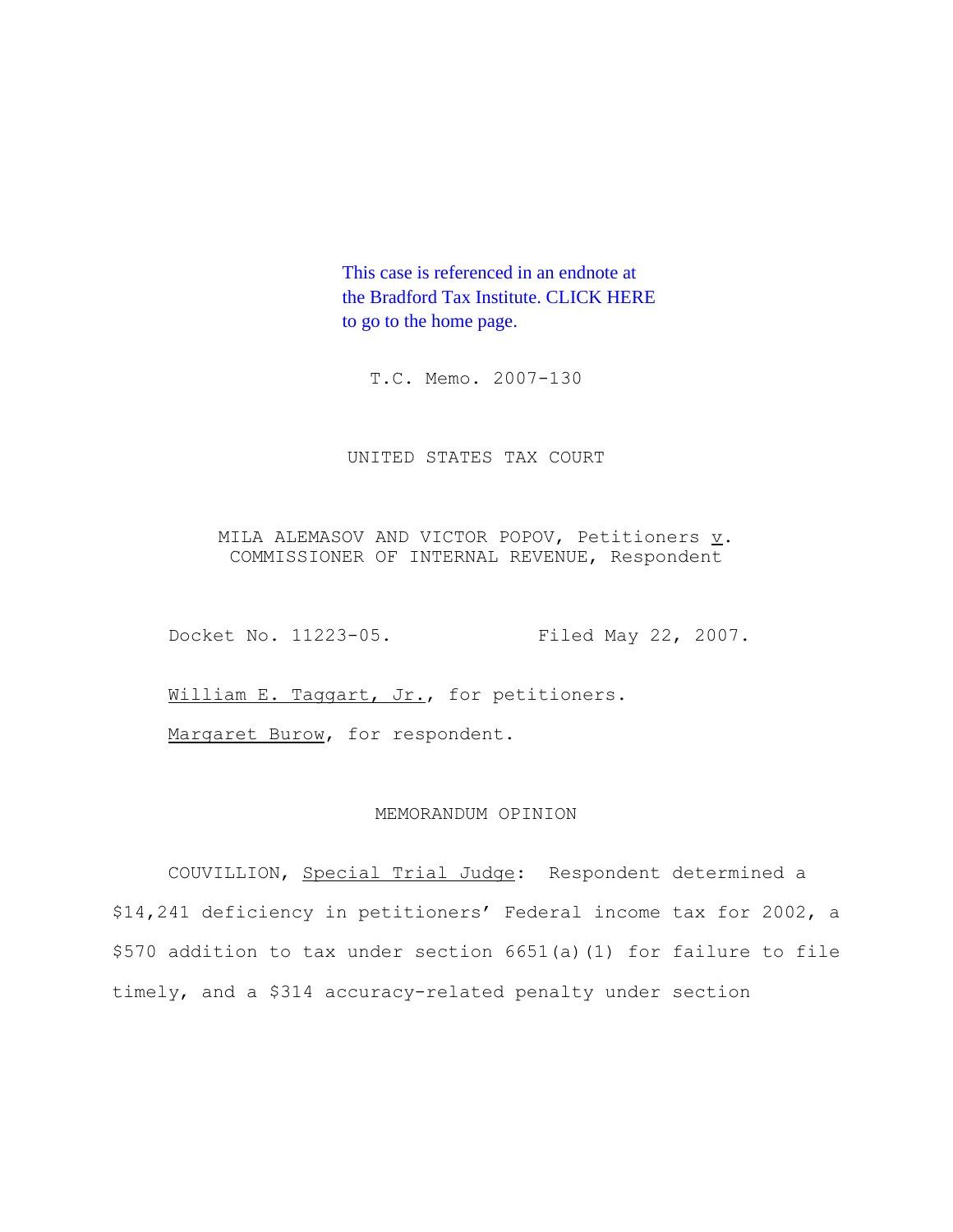6662(a).<sup>1</sup> After concessions,<sup>2</sup> there are two issues for decision: (1) Whether petitioners are entitled to deductions under section 162(a) for expenses relating to a real estate activity, and (2) whether petitioners are liable for an addition to tax under section  $6651(a)(1)$  for failure to file their 2002 return timely.

## Background

At the time the petition was filed, Mila Alemasov (petitioner) and Victor Popov were married and resided in San Francisco, California.3

Petitioner was born in Russia, immigrated to the United States when she was a child, and has resided in San Francisco since 1979. She has a bachelor's degree in international business from San Francisco State University and a master's

3The parties did not submit an agreed stipulation of facts at trial as required by Rule 91(a); yet, of the 17 exhibits accepted into evidence during the trial, 16 were filed as joint exhibits. Counsel for the parties are experienced attorneys before this Court, and such practices are not in accord with the spirit of this Court's Rules of Practice and Procedure.

<sup>&</sup>lt;sup>1</sup>Unless otherwise indicated, section references are to the Internal Revenue Code in effect for the year at issue, and all Rule references are to the Tax Court Rules of Practice and Procedure.

 $2$ In the notice of deficiency, respondent determined that petitioners had rental income of \$3,876 not reported on Schedule E, Supplemental Income and Loss. At trial, respondent conceded \$3,692 of this adjustment. Respondent conceded the remaining \$184 of the adjustment in his brief to the Court. These concessions prompted respondent to further concede that petitioners were not liable for the sec. 6662(a) accuracy-related penalty since that adjustment was based on the conceded unreported rental income.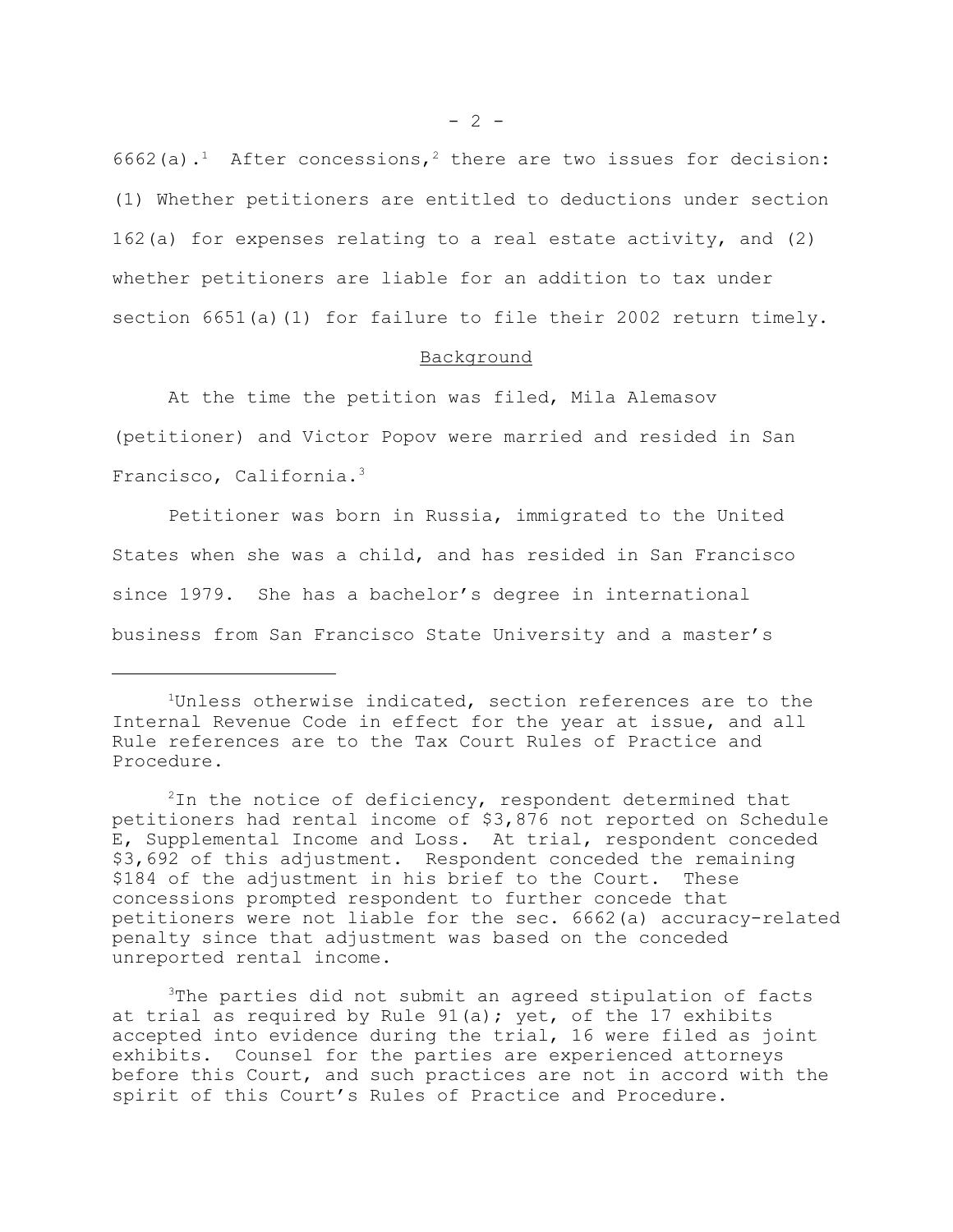degree in business and finance from the University of San Francisco. Petitioner held a number of jobs before 1998, the year she began working for Bank of America in the fields of finance and securities investment. She worked for Bank of America until she was released sometime in 2001.

In connection with her release, petitioner received "settlement fees" of \$400,000 from Bank of America during 2002.4 In addition, petitioner received unemployment compensation of \$13,840 that year. With the money received from these sources, petitioner began an activity as a real estate finder and consultant, an activity that allowed her to attend to her two minor children.5 Petitioner testified that she traveled to Hawaii, Korea, China, and Las Vegas during 2002 on behalf of her clients to search for prospective real estate investment opportunities. However, petitioner's lack of a salesperson's

 $- 3 -$ 

<sup>&</sup>lt;sup>4</sup>The nature and terms of these fees were not made part of the record; however, petitioners included the \$400,000 as income on their income tax return for 2002.

<sup>5</sup>Petitioner decided to begin an activity as a real estate finder and consultant sometime in September 2001. Petitioner claimed that as a real estate finder she searched for real estate investments on behalf of clients interested in purchasing property. She would, assuming that properties she recommended were purchased, receive a fee for her services. At trial, petitioner conceded that she did not enter into any written agreements in 2002 with her clients. Although she testified that she had numerous e-mail exchanges with clients during the year at issue, she did not offer into evidence any of these e-mail communications. Petitioner claimed she had oral agreements regarding fee arrangements with her clients.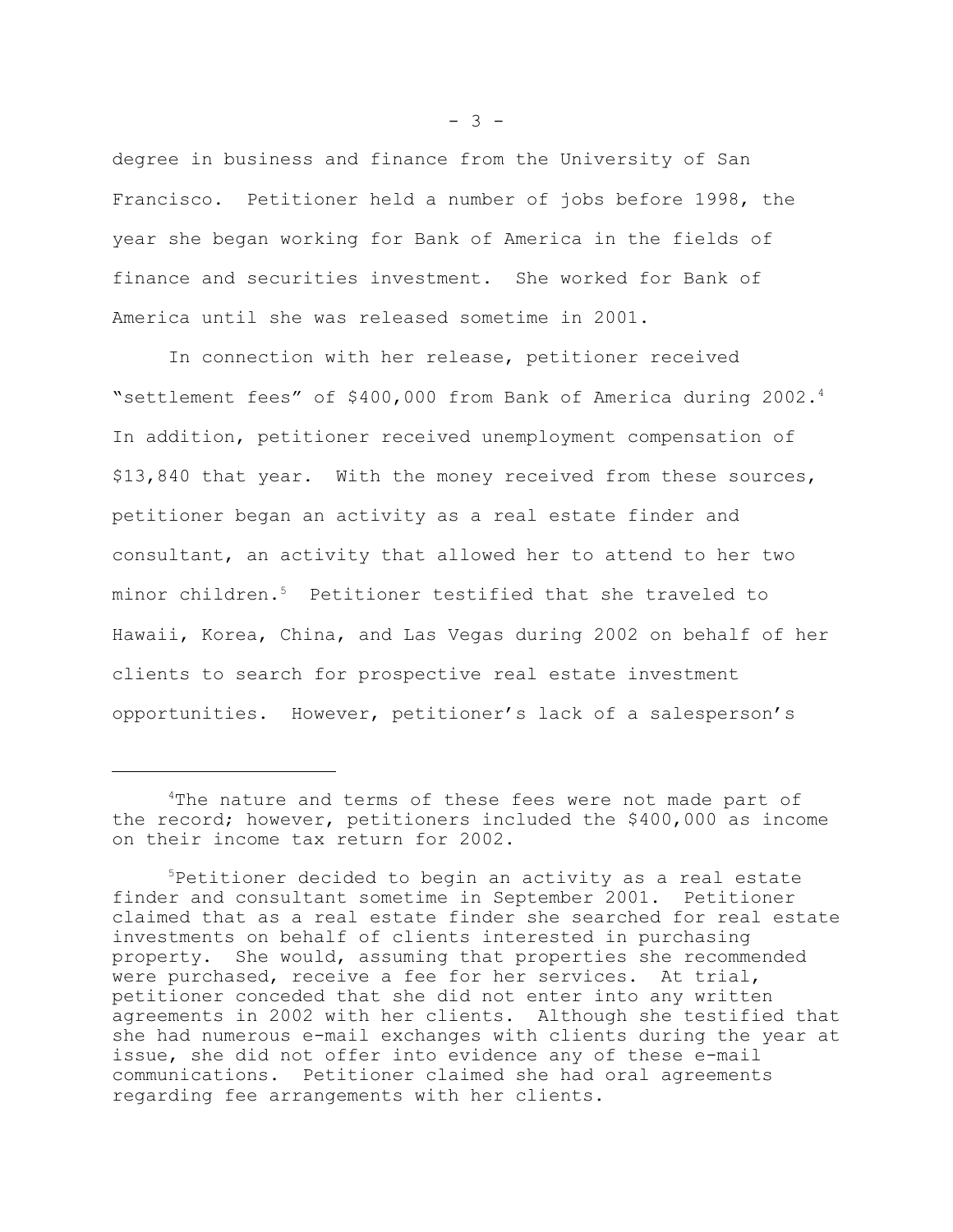license inhibited her ability to enter into real estate transactions. During 2002, petitioner did not earn any income for her services as a real estate consultant and finder. In an effort to expand her business, petitioner obtained a salesperson's license during 2003 to enhance her ability to act on her clients' behalf.

Petitioners were granted an extension of time to August 15, 2003, to file their Federal income tax return for 2002; however, their joint return for that year was filed on September 16, 2003. Petitioners contend that their return preparer submitted a Form 2688, Application for Additional Extension of Time To File U.S. Individual Income Tax Return, requesting an extension of time to October 15, 2003, for the filing of their 2002 income tax return. Respondent has no record that such a request was made. According to respondent's Form 4340, Certificate of Assessments, Payments, and Other Specified Matters, for 2002, a late filing penalty was imposed on September 21, 2003. However, respondent's records, the Form 4340, reflect that the penalty was abated on October 20, 2003.

On petitioners' 2002 joint income tax return, they reported adjusted gross income of \$357,729 and total tax due of \$94,659. Petitioners included with their 2002 joint income tax return a

 $- 4 -$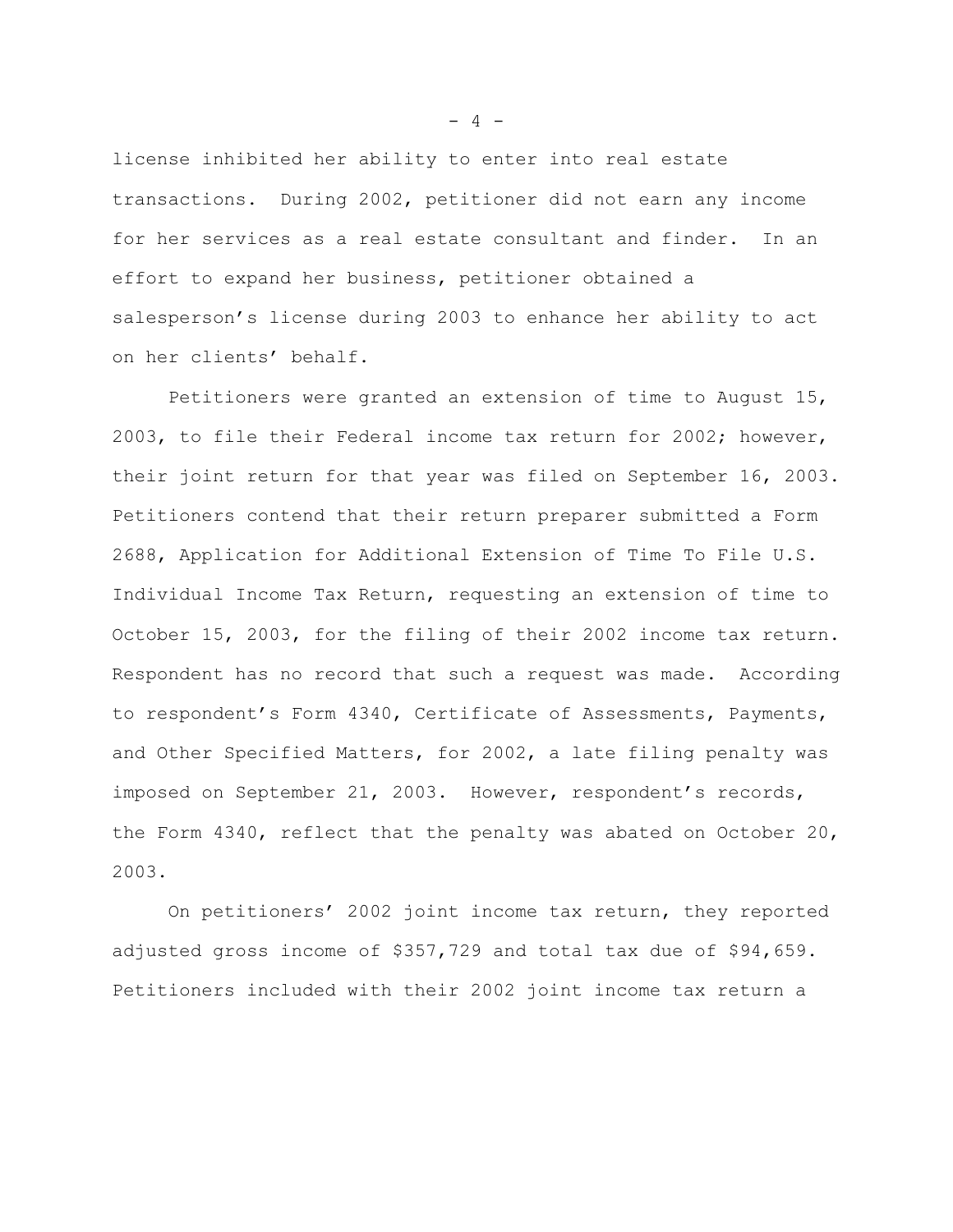$$27,000$  payment.<sup>6</sup> The 2002 return reported as income the \$400,000 settlement fee that had been paid to petitioner by Bank of America and included a Schedule C, Profit or Loss From Business, relating to an activity with the principal business purpose described as "Real Estate Investments". The return reflected a loss of \$31,261 from the Schedule C activity.

Petitioners' 2002 Federal income tax return was selected for examination. They were issued information document requests by the IRS and were requested to substantiate the deductions claimed on Schedule C of their 2002 return. When petitioners did not provide the requested documents timely, respondent issued a 30 day letter proposing to disallow all of the claimed Schedule C expenses. Petitioners protested the proposed deficiency and engaged the services of an enrolled agent; however, the agent was unable to resolve the matter with respondent's Appeals Office.

Respondent then issued to petitioners a notice of deficiency determining a deficiency of \$14,241 in their Federal income tax for 2002. In the notice of deficiency, respondent disallowed all of petitioners' claimed Schedule C deductions for 2002 for the reason that

Since you did not establish that the business expense shown on your tax return was paid or incurred during

 $-5 -$ 

 $6$ The unpaid portion of the \$94,659 is not at issue in this case, and there are indications in the record that petitioners made subsequent payments on the 2002 liability.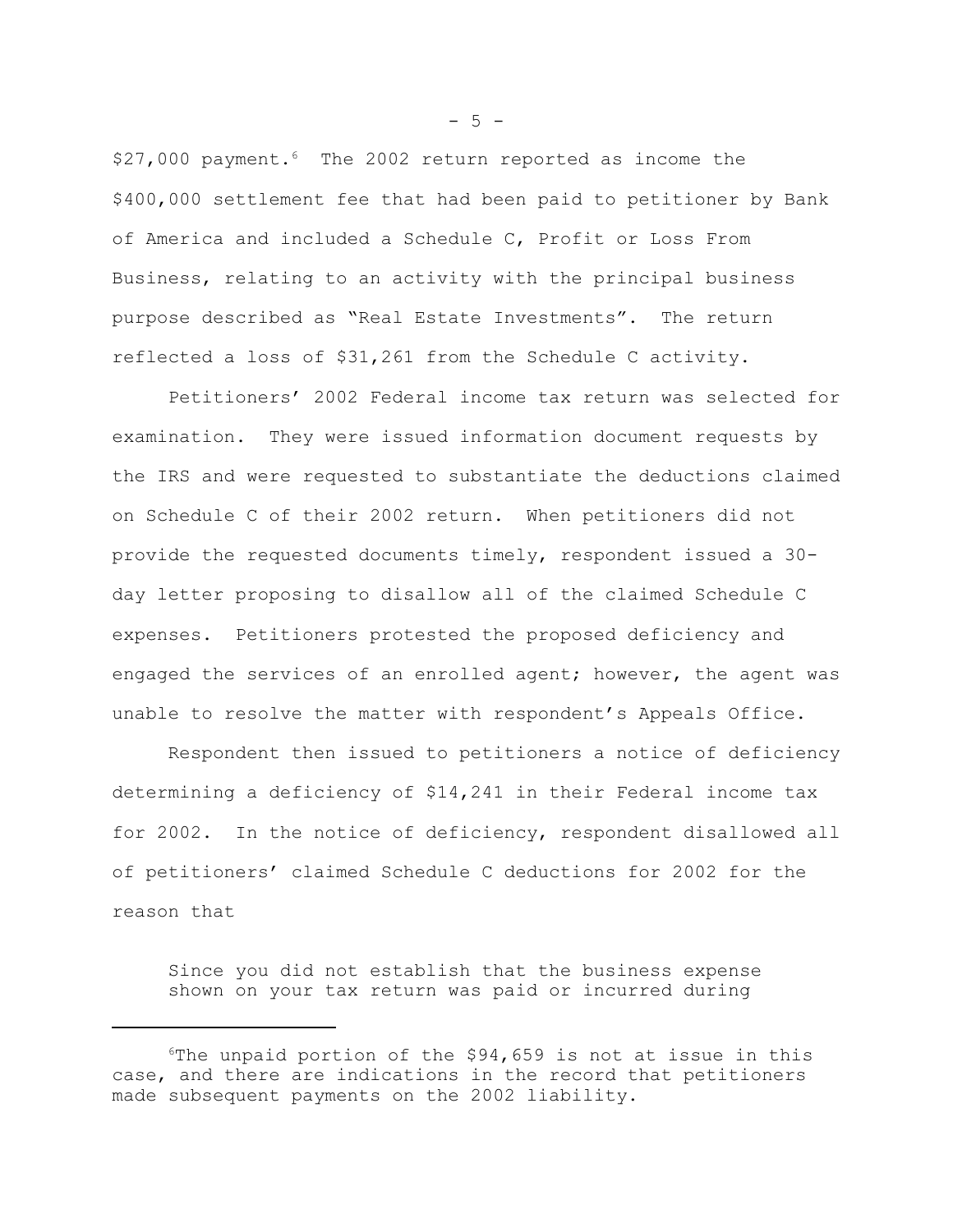the taxable year and that the expense was ordinary and necessary to your business, we have disallowed the amount shown.

We are not allowing the amount on your return because we did not get an answer to our request for information to support your entries. You cannot claim deductions, credits, exemptions, or other tax benefits unless you can show that you meet all of the requirements to be eligible for them.

Petitioners filed a timely petition in this Court.

## Discussion

The Commissioner's determinations in a notice of deficiency are generally presumed correct, and the taxpayer bears the burden of proving that the determinations are in error. Rule 142(a); Welch v. Helvering, 290 U.S. 111, 115 (1933). Deductions are a matter of legislative grace, and the taxpayer has the burden of proving entitlement to any claimed deduction. Rule 142(a); New Colonial Ice Co. v. Helvering, 292 U.S. 435, 440 (1934); Welch v. Helvering, supra. This includes the burden of substantiation. Hradesky v. Commissioner, 65 T.C. 87, 90 (1975), affd. per curiam 540 F.2d 821 (5th Cir. 1976).

At the commencement of trial, petitioners filed a motion to shift the burden of proof to respondent under section 7491(a), contending that they had provided credible evidence to support their Schedule C deductions for the year at issue as required by section 7491(a)(2). Respondent objected to petitioners' motion.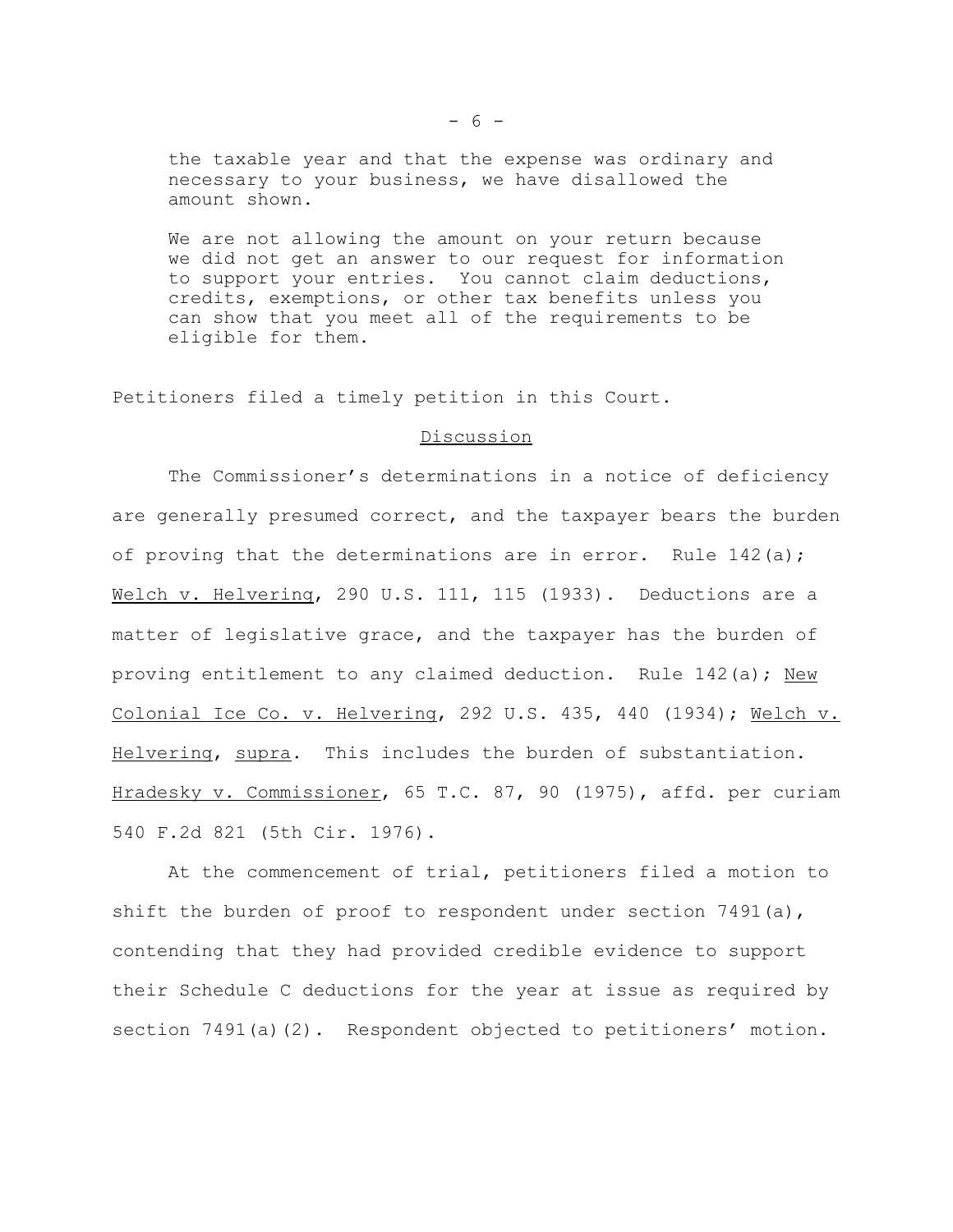Section 7491(a) places the burden of proof on the Commissioner as to any issue upon which the taxpayer introduces credible evidence and which is relevant to the taxpayer's tax liability. However, for the burden of proof to be placed on the Commissioner, the taxpayer must comply with the substantiation and record-keeping requirements of the Internal Revenue Code. Moreover, section 7491(a) requires that the taxpayer cooperate with reasonable requests for "witnesses, information, documents, meetings, and interviews". Sec. 7491(a)(2)(B).

The notice of deficiency, upon which this case is based, states with respect to the expenses claimed: "We are not allowing the amount on your return because we did not get an answer to our request for information to support your entries." Petitioners failed to cooperate with reasonable requests by respondent for documents as required by section  $7491(a)(2)(B)$ . On the record, the Court has denied petitioners' motion.

The first issue is whether petitioners are entitled to deductions under section 162(a) for expenses which they claim petitioner incurred in a real estate trade or business activity for profit.

Section 162(a) allows a deduction for all ordinary and necessary expenses incurred in carrying on a trade or business. Section 212 allows a deduction for all ordinary and necessary expenses paid or incurred for the production of income.

 $- 7 -$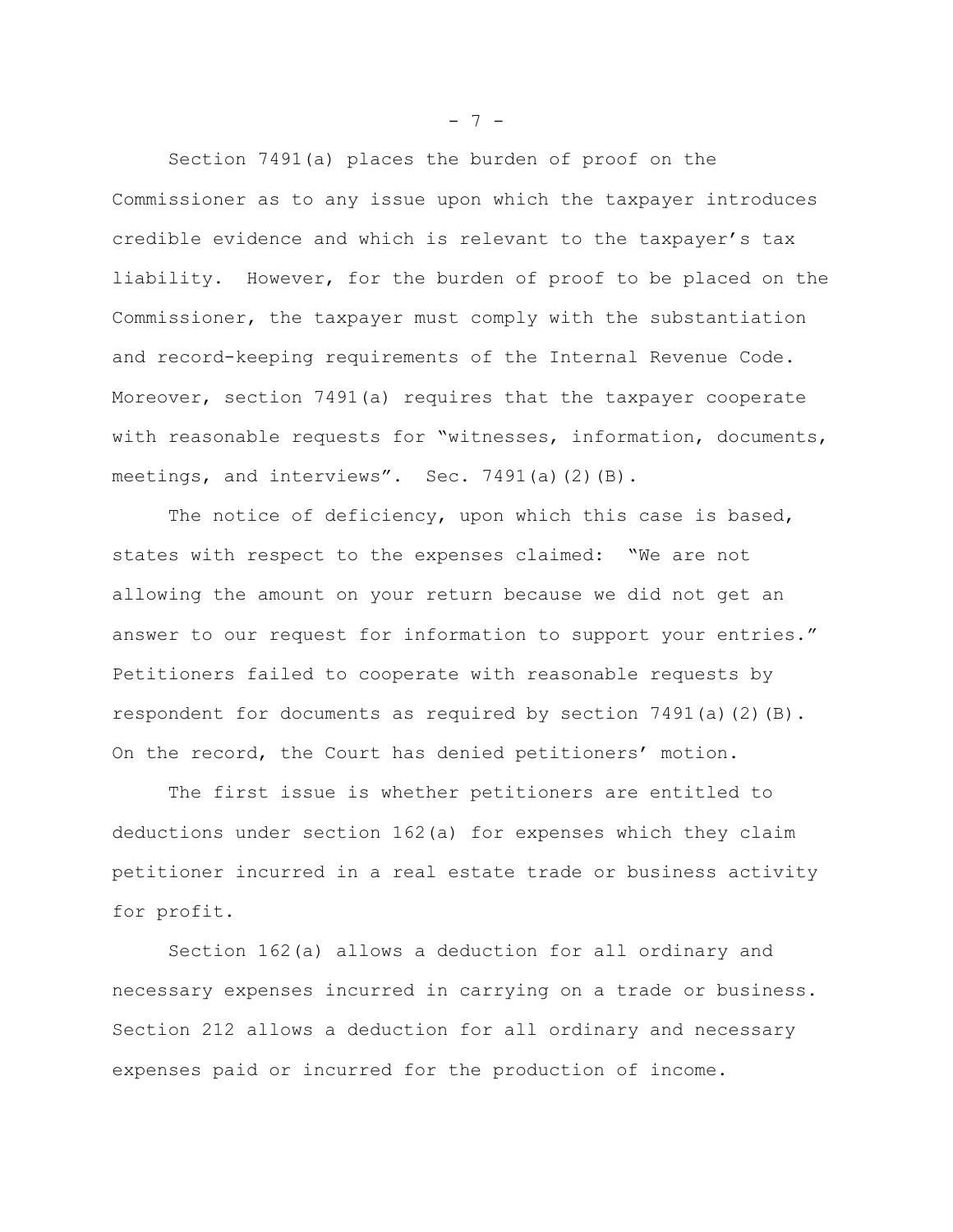Generally, a taxpayer must establish that deductions claimed under sections 162 and 212 are ordinary and necessary expenses, and the taxpayer must maintain records to substantiate the deductions claimed. Sec. 6001; Menequzzo v. Commissioner, 43 T.C. 824, 831-832 (1965); sec. 1.6001-1(a), (e), Income Tax Regs.

petitioners reported the following gross income and expenses:

On Schedule C of their 2002 Federal income tax return,

| Income                  |          | $-0-$      |
|-------------------------|----------|------------|
| Expenses:               |          |            |
| Advertising             | \$376    |            |
| Car and truck           | 4,991    |            |
| Depreciation            | 8,586    |            |
| Other interest          | 336      |            |
| Office                  | 1,689    |            |
| Supplies                | 143      |            |
| Travel                  | 9,615    |            |
| Meals and entertainment | 1,940    |            |
| Other                   | 3,585    |            |
| Total                   | \$31,261 |            |
| Loss                    |          | (531, 261) |

With respect to certain business expenses subject to section 274(d), more stringent substantiation requirements apply than with respect to other ordinary and necessary expenses. Section 274(d) disallows deductions for traveling expenses, gifts, and meals and entertainment, as well as expenses related to listed property, unless the taxpayer substantiates by adequate records or by sufficient evidence corroborating the taxpayer's own statement: (1) The amount of the expense; (2) the time and place of the travel or entertainment, or the date and description of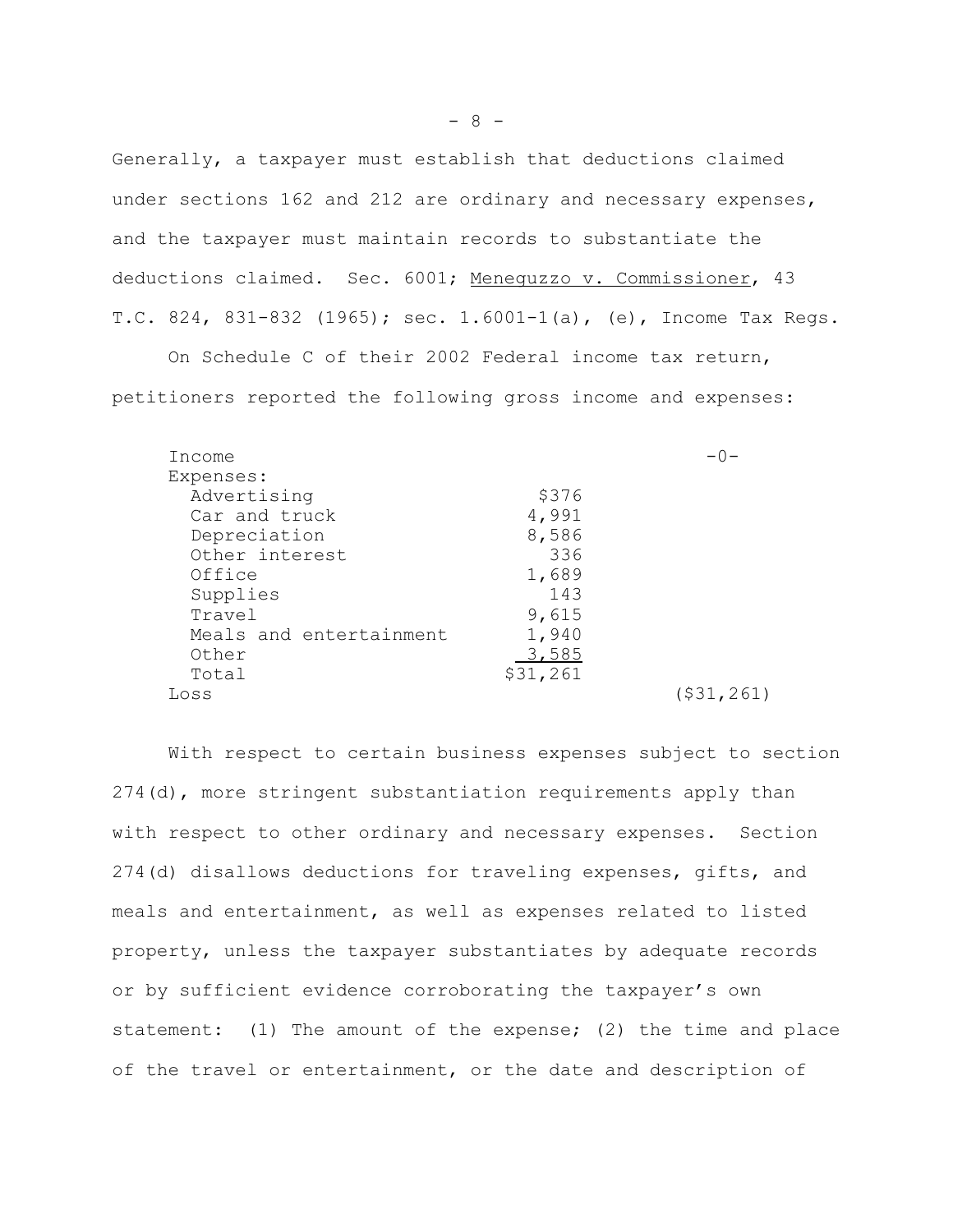the gift; (3) the business purpose of the expense; and (4) the business relationship to the taxpayer of the persons entertained or receiving the gift. The substantiation requirements of section 274(d) are designed to encourage taxpayers to maintain records and documentary evidence to substantiate each element of the expense sought to be deducted. Sec.  $1.274 - 5T(c)(1)$ , Temporary Income Tax Regs., 50 Fed. Reg. 46016 (Nov. 6, 1985). The term "listed property" is defined in section 280F(d)(4) and includes any passenger vehicle, any other property used as a means of transportation, and computers. Sec. 280F(d)(4)(A)(i), (ii), (iv).

Under section  $274$  (d), substantiation by means of adequate records requires a taxpayer to maintain a diary, a log, or a similar record, and documentary evidence that, in combination, are sufficient to establish each element of each expenditure or use. Sec. 1.274-5T(c)(2)(i), Temporary Income Tax Regs., 50 Fed. Reg. 46017 (Nov. 6, 1985). To be adequate, a record must generally be written, and each element of an expenditure or use that must be substantiated should be recorded at or near the time of that expenditure or use. Sec.  $1.274-5T(c)$  (2)(ii)(A), Temporary Income Tax Regs., 50 Fed. Reg. 46017 (Nov. 6, 1985).

The primary evidence that petitioners paid or incurred the expenses related to their real estate activity consists of petitioner's testimony and spreadsheets that she compiled for

- 9 -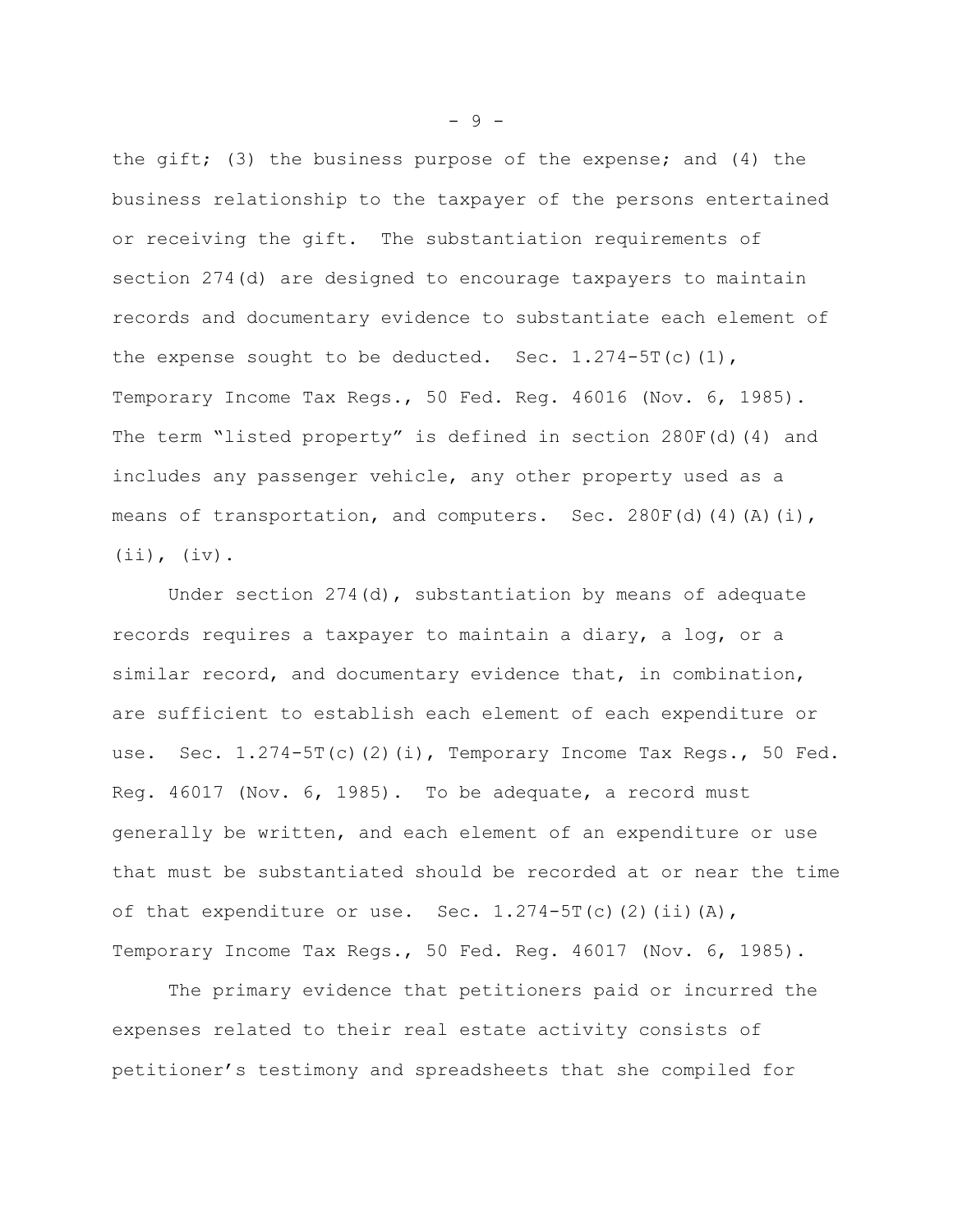each of the categories of expenses. In addition to petitioner's testimony, petitioners provided a host of credit card statements to purportedly substantiate the claimed expenses. Notations were made beside some of the charges, and petitioners, in preparation for trial, categorized some of the expenses on spreadsheets attached to the credit card statements. In particular, the Court considers the expenses claimed by petitioners as follows. Advertising Expenses

With respect to the advertising expenses of \$376, petitioners' spreadsheet reflects payments of cash in March, June, July, and September of 2002 for advertisements in Russian papers directed to real estate investors. Aside from the spreadsheet, no evidence, such as copies of the advertisements, was offered to support the claimed deduction for advertising. Petitioners' evidence does not satisfy the Court that those expenses were incurred. Accordingly, the Court sustains respondent's determination disallowing the claimed advertising expenses.

## Car and Truck Expenses

Petitioners claimed car and truck expenses of \$4,991. To substantiate these expenses, petitioners provided a spreadsheet detailing the date, location, and amount of each expense, along with a very brief description of the nature of the expense. For almost every car and truck expense that petitioners claimed to

 $-10 -$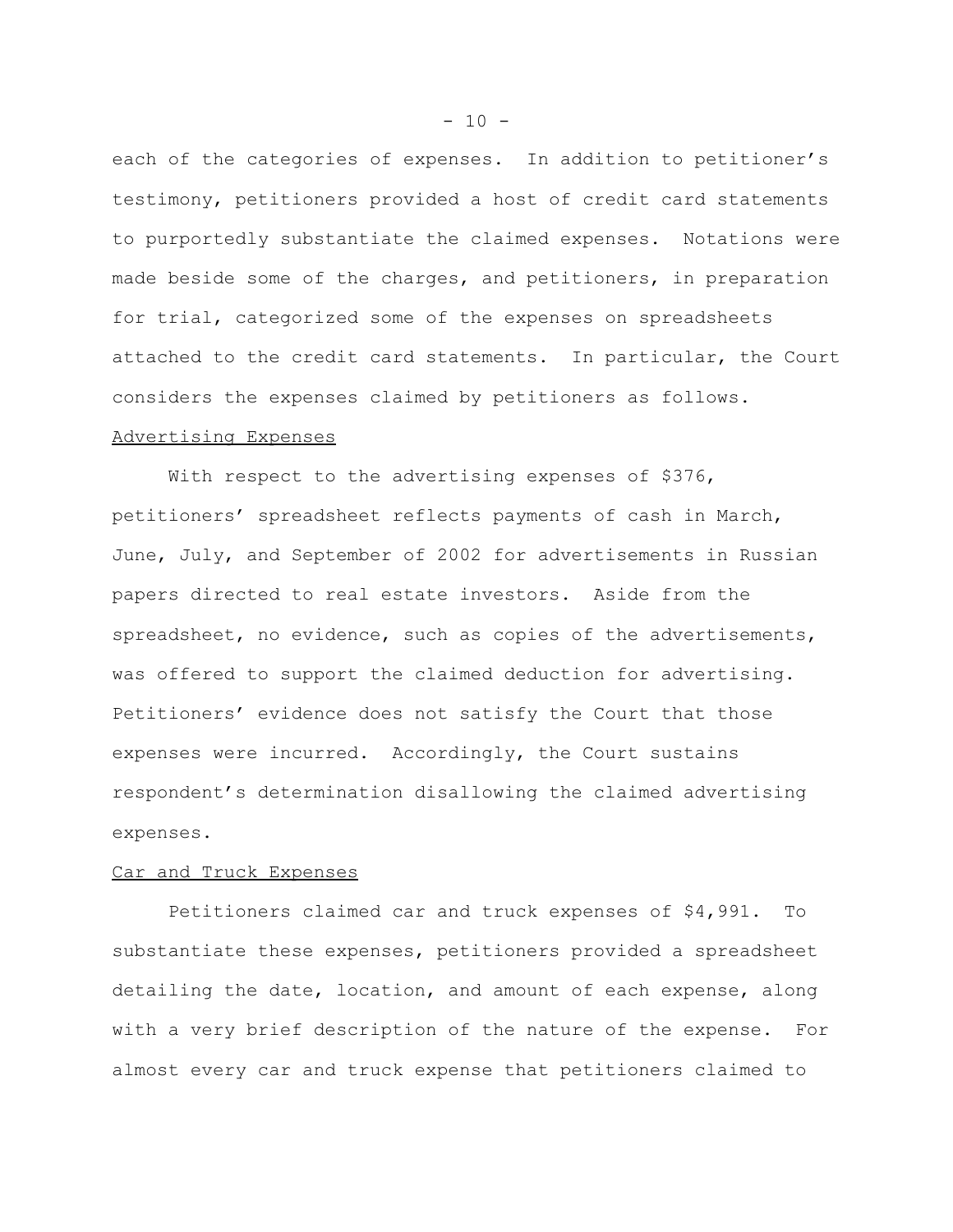have paid in cash, they did not provide receipts or any type of documentary evidence to support the payment.<sup>7</sup> With regard to the other claimed car and truck expenses, petitioners provided a small number of receipts. Most of the documentation to support these expenses consisted of monthly credit card statements or annual gas card statements.

Petitioners presented no records to substantiate that the car and truck expenses claimed on their Schedule C for 2002 were related to the real estate activity or were other than personal expenses. Although statements from Chevron and Shell reflected the total amounts charged on credit cards during 2002, there is no documentation or other evidence to show that the charges were for ordinary and necessary expenses related to the claimed business rather than for personal use. Similarly, other receipts and monthly credit card statements show that money was paid to Union 76 and Geary Automotive Service; however, petitioners likewise failed to establish that these were ordinary and necessary expenses of the real estate activity. For these reasons, respondent's determination disallowing petitioners' Schedule C car and truck expenses is sustained.

 $- 11 -$ 

<sup>7</sup>The claimed expenses for which no receipts were provided include those for gasoline, repairs, and licenses.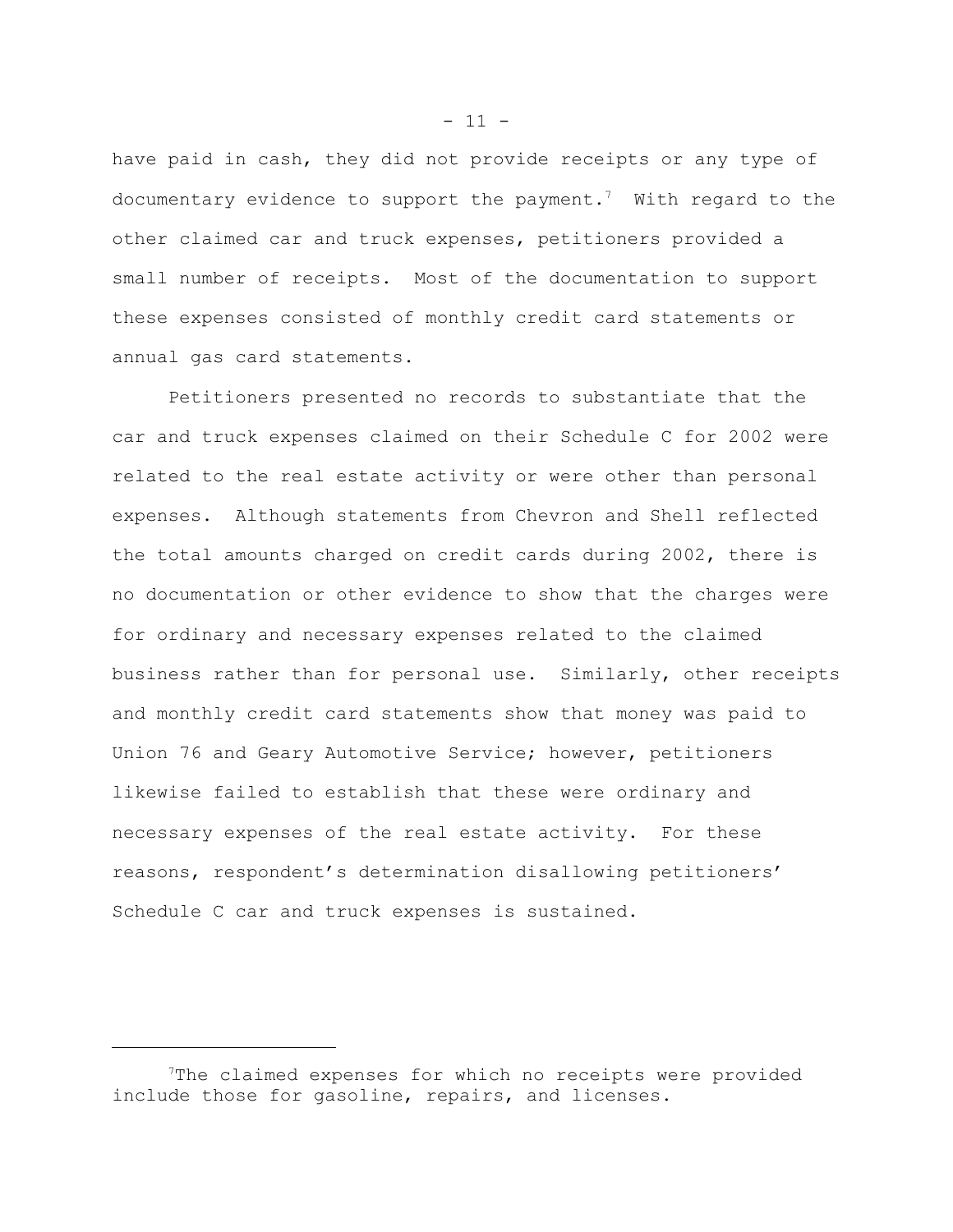Depreciation

Petitioners claimed an \$8,586 depreciation and section 179 expense deduction. Pursuant to section 167, a depreciation deduction is generally allowed for the exhaustion, wear, and tear of property used in a trade or business or held for the production of income. The purpose of the deduction for depreciation is to allow the taxpayer to recover over the useful life of the property its cost or other basis. United States v. Ludey, 274 U.S. 295, 300-301 (1927).

Petitioners claimed a depreciation deduction on their Schedule C for a vehicle placed in service in 2002 as well as a computer purchased during that year. Other than petitioner's uncorroborated, self-serving testimony, which we do not find probative, petitioners offered nothing to substantiate that the vehicle and the computer were not used primarily for personal purposes. Accordingly, on account of the lack of substantiation that those items of property were used in the real estate activity or otherwise held for the production of income, respondent is sustained in disallowing the depreciation deduction of \$8,586.

## Other Interest

Petitioners claimed a deduction of \$336 for "other interest", which related to interest on their credit cards. Petitioners offered into evidence statements of their Chevron and

 $- 12 -$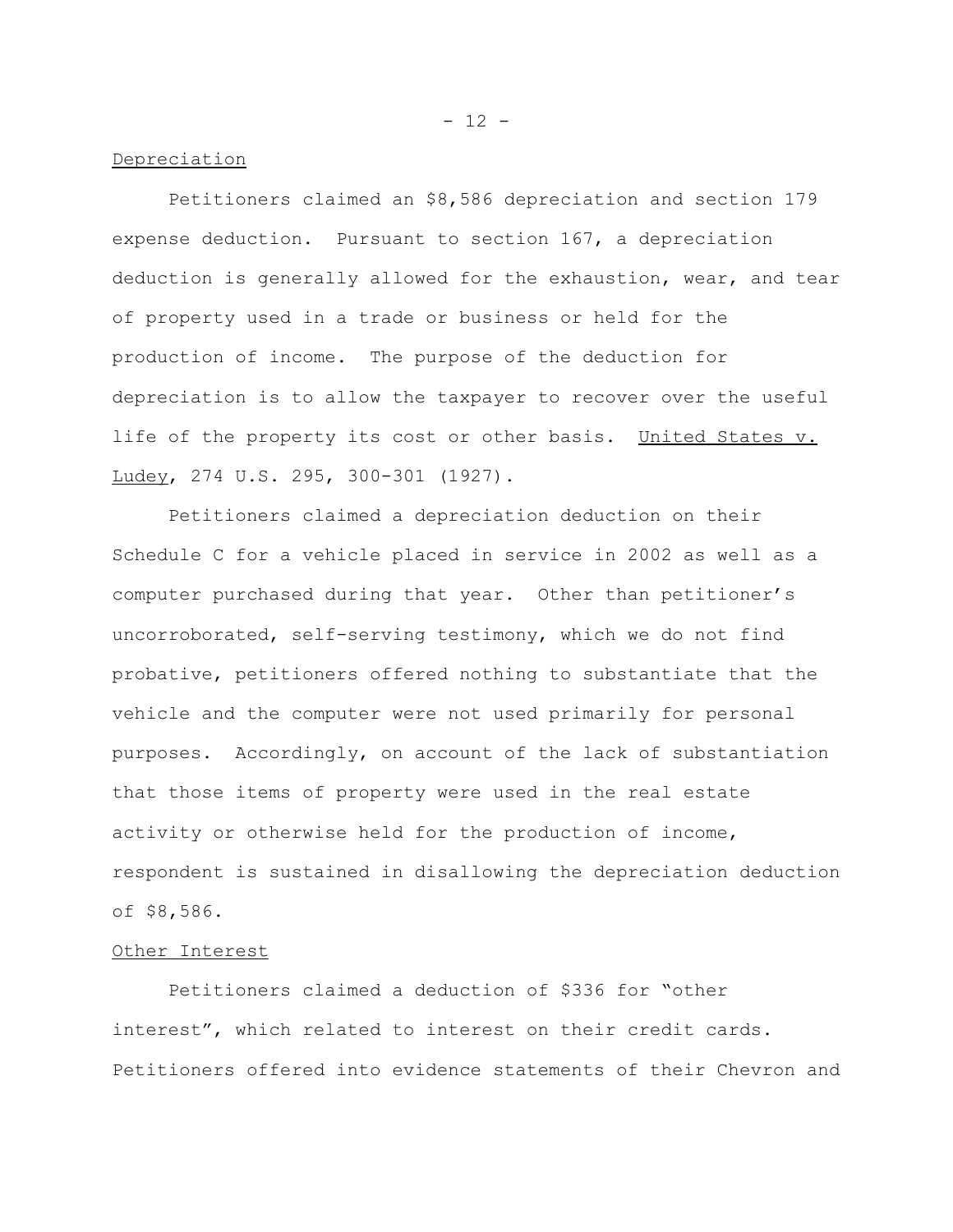Visa credit cards. On their Chevron credit card, petitioners incurred monthly finance charges every month during 2002. The five Visa credit card statements show, along with interest and finance charges, transactions at Kinko's, Safeway, Whole Foods Market, and Bally Total Fitness, among other places, indicating that the interest related substantially to credit card charges for personal purposes.

Section 262 expressly disallows deductions for personal, living, or family expenses. Petitioners failed to substantiate that any interest expense associated with the credit card charges was other than a nondeductible personal expense. No portion of the interest was shown to be related to the real estate activity. The claimed interest, therefore, is not allowed as a deduction.

# Office Expenses

Petitioners offered monthly credit card statements and copies of two checks to substantiate the \$1,689 for office expenses. Absent further corroborating evidence to support these expenses and their relationship to the real estate activity, the Court sustains respondent's disallowance of these expenses.<sup>8</sup>

 $8$ The \$1,689 also included what appear to be utility expenses attributed to two vendors or service providers listed as "PG&E" and "Water". Regardless of their classification, petitioners did not establish that those expenses were related to the real estate activity or were other than personal.

Petitioners also claimed as office expenses cellular phone charges to T-Mobile. Cellular phones are classified as listed property under sec.  $280F(d)(4)(A)(v)$ , and petitioners offered no (continued...)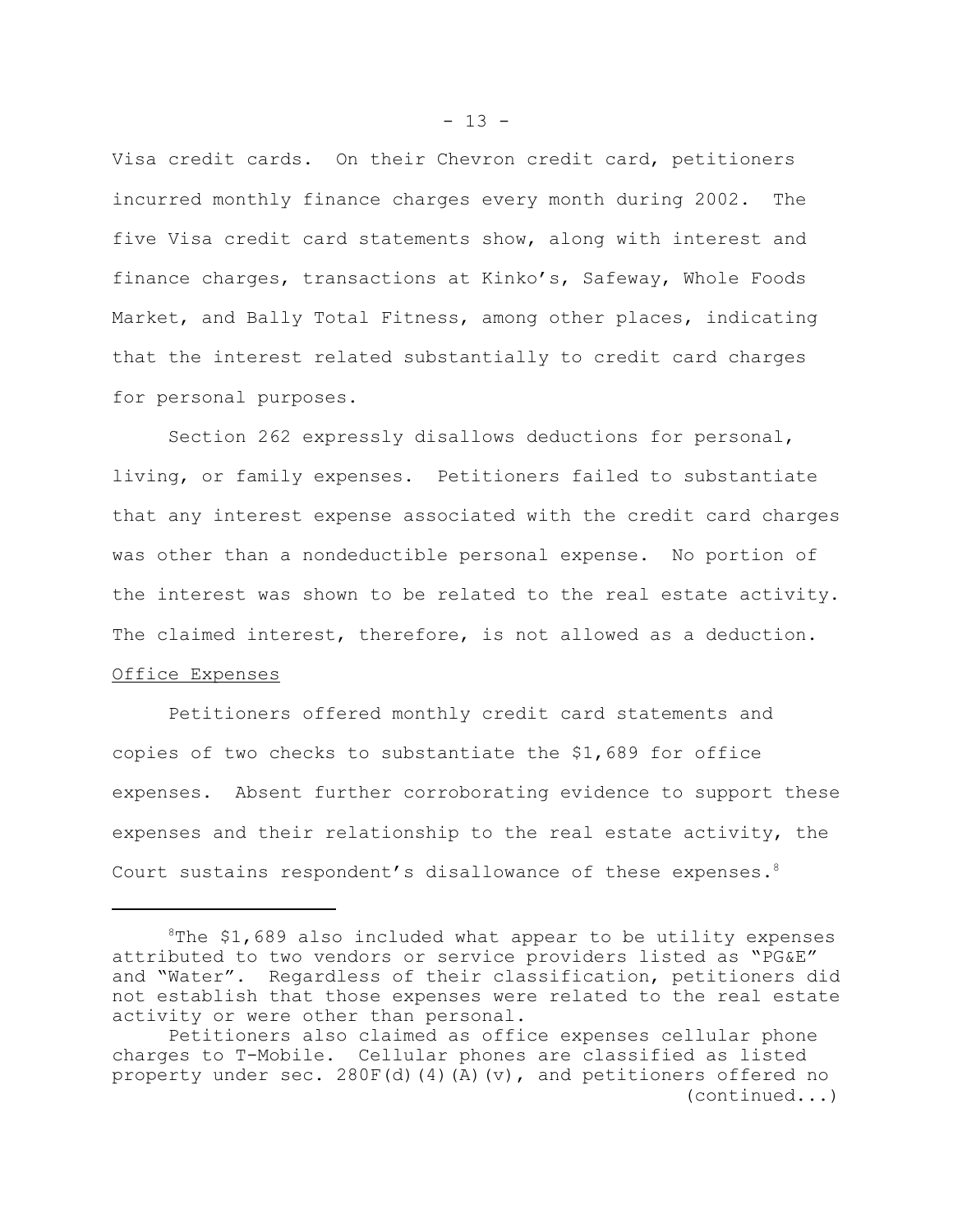### Supplies

Petitioners claimed a \$143 deduction for supplies. To substantiate this item, petitioners submitted two Visa credit card statements. The statements indicate petitioners made purchases at Aaron Brothers, Office Max, and The Container Store in May and November of 2002; the spreadsheets petitioner prepared indicate that these expenses were incurred for frames, notebooks, pens, and "items". The relationship of these expenses to petitioner's real estate activity was not established. Petitioners also claim that they paid cash for some supplies, but they did not present any receipts or canceled checks to support these expenses.

On the basis of the submitted Visa credit card statements, it is clear that petitioners made purchases at stores that sell office supplies. There is no evidence, however, other than petitioner's self-serving testimony, which we do not find probative, that these expenses were related to or incurred in connection with petitioner's real estate activity. Without further substantiating evidence, the Court sustains respondent's determination disallowing such expenses.

 $- 14 -$ 

<sup>8(...</sup>continued) evidence to satisfy the heightened substantiation requirements associated with listed property.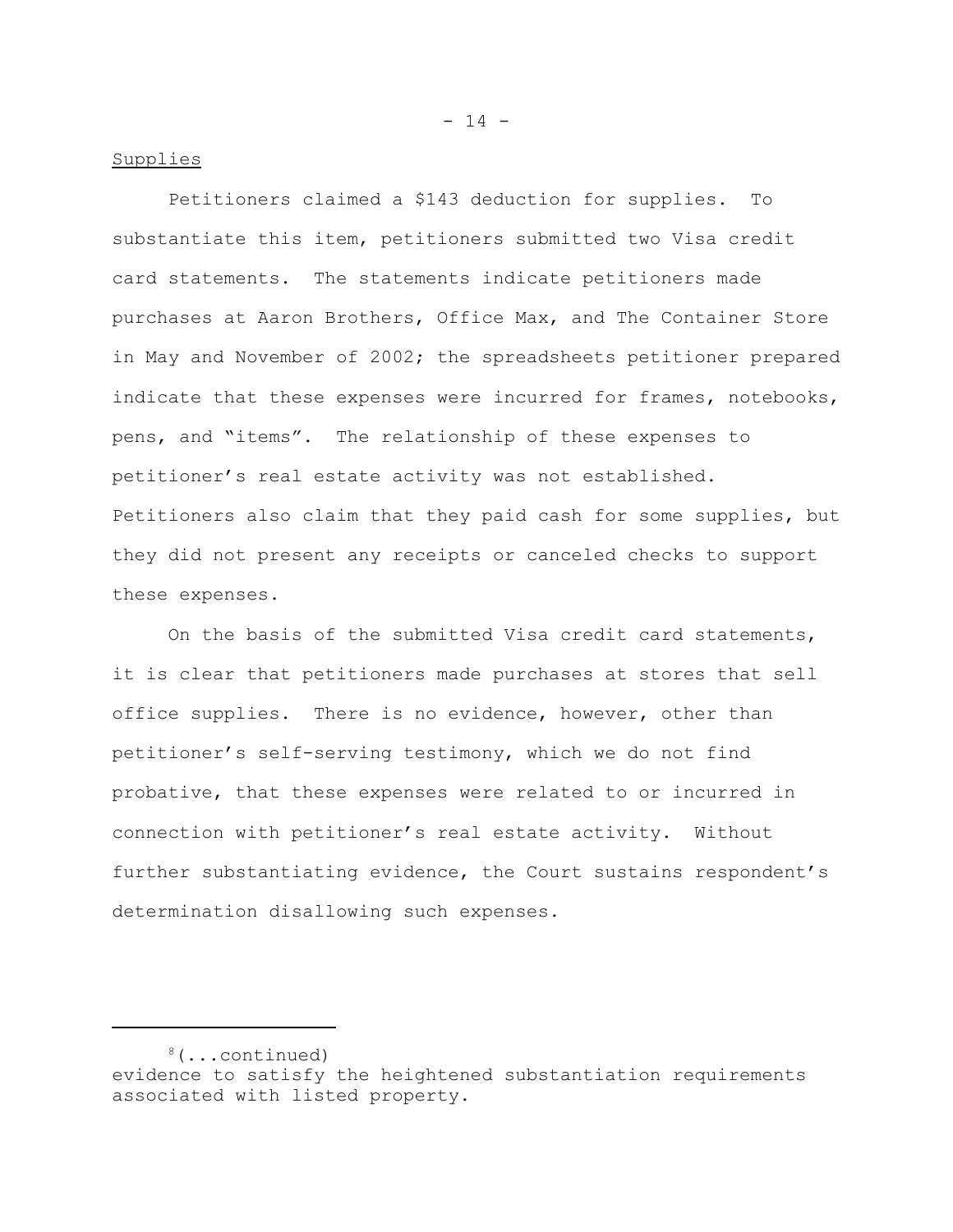#### Travel

Petitioners contend that the \$9,615 claimed for traveling expenses was for trips to Hawaii, Korea, China, Las Vegas, and Chicago, for the purpose of locating potential real estate investment opportunities for petitioner's clients. With the exception of expenses for airfare to Hawaii and Chicago, a rental car in Hawaii, lodging in Hawaii and Las Vegas, and a few incidental traveling expenses, petitioners contend that they paid the traveling expenses in cash. In support of these expenses, petitioners offered airline receipts, a few credit card statements, and two taxi cab receipts.

Although section 162(a) expressly permits a deduction for traveling expenses away from home in the pursuit of a trade or business, section 274(d) imposes strict substantiation requirements for deductions related to traveling expenses. A deduction for traveling expenses demands, pursuant to section  $274$  (d), that the taxpayer substantiate by adequate records or by sufficient evidence the amount of the expense, the time and place of the travel, and the business purpose of the expense. On the record, the Court holds that petitioners' limited receipts and lack of evidence to corroborate their own statements fail to satisfy the strict substantiation requirements of section 274(d). See sec.  $274(d)$ ; sec  $1.274-5T(b)(2)$ , Temporary Income Tax Regs., 50 Fed. Reg. 46014 (Nov. 6, 1985). Despite petitioner's

 $- 15 -$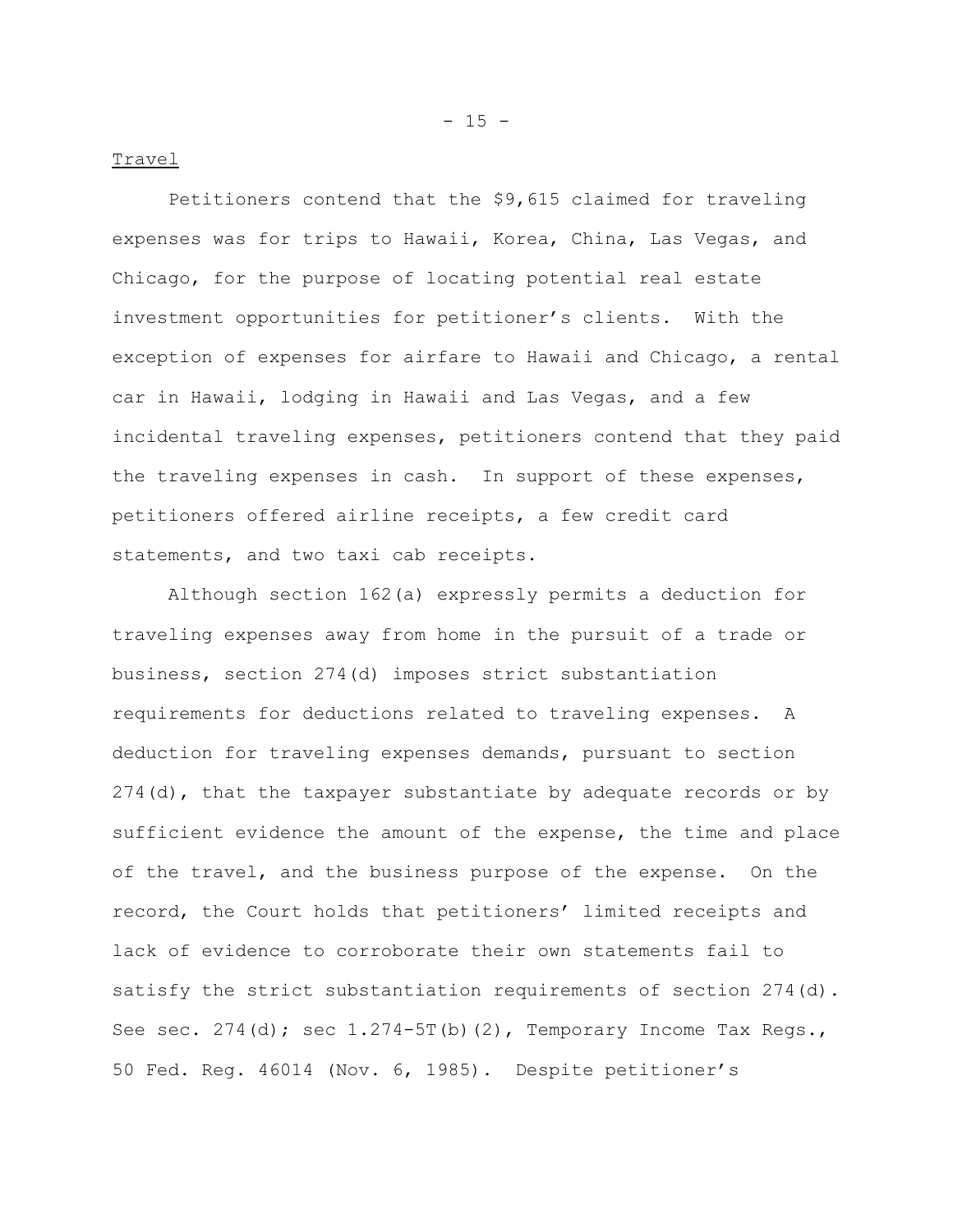insistence that all of the traveling expenses were exclusively for a business purpose, the strict substantiation requirements of section 274(d) cannot be ignored. In addition, petitioner admitted at trial that her two minor children accompanied her on a claimed business trip to Hawaii. Section 274(m)(3) provides that, in general, no deduction is permitted for any traveling expenses paid for dependents accompanying a taxpayer on business travel. Accordingly, respondent's determination disallowing the claimed deduction for traveling expenses is sustained.

## Meals and Entertainment

Petitioners claimed a Schedule C deduction of \$1,940 for meals and entertainment.<sup>9</sup> The spreadsheet petitioners provided for these expenses listed the dates and locations of the meals, along with the clients' names and a very brief description of each client (i.e., "prospective investor" or "investment opportunity"). To support the amounts on the spreadsheet, petitioners included a number of monthly credit card statements and a few receipts. As for many of their other claimed Schedule C expenses, no receipts or other documentary evidence was provided for those expenses paid in cash.

Pursuant to section 274(d), a taxpayer, with respect to meals and entertainment, must substantiate the amount, time,

 $9$ Petitioners claimed meal expenses totaled \$3,881, which they reduced by 50 percent as required by sec. 274(n).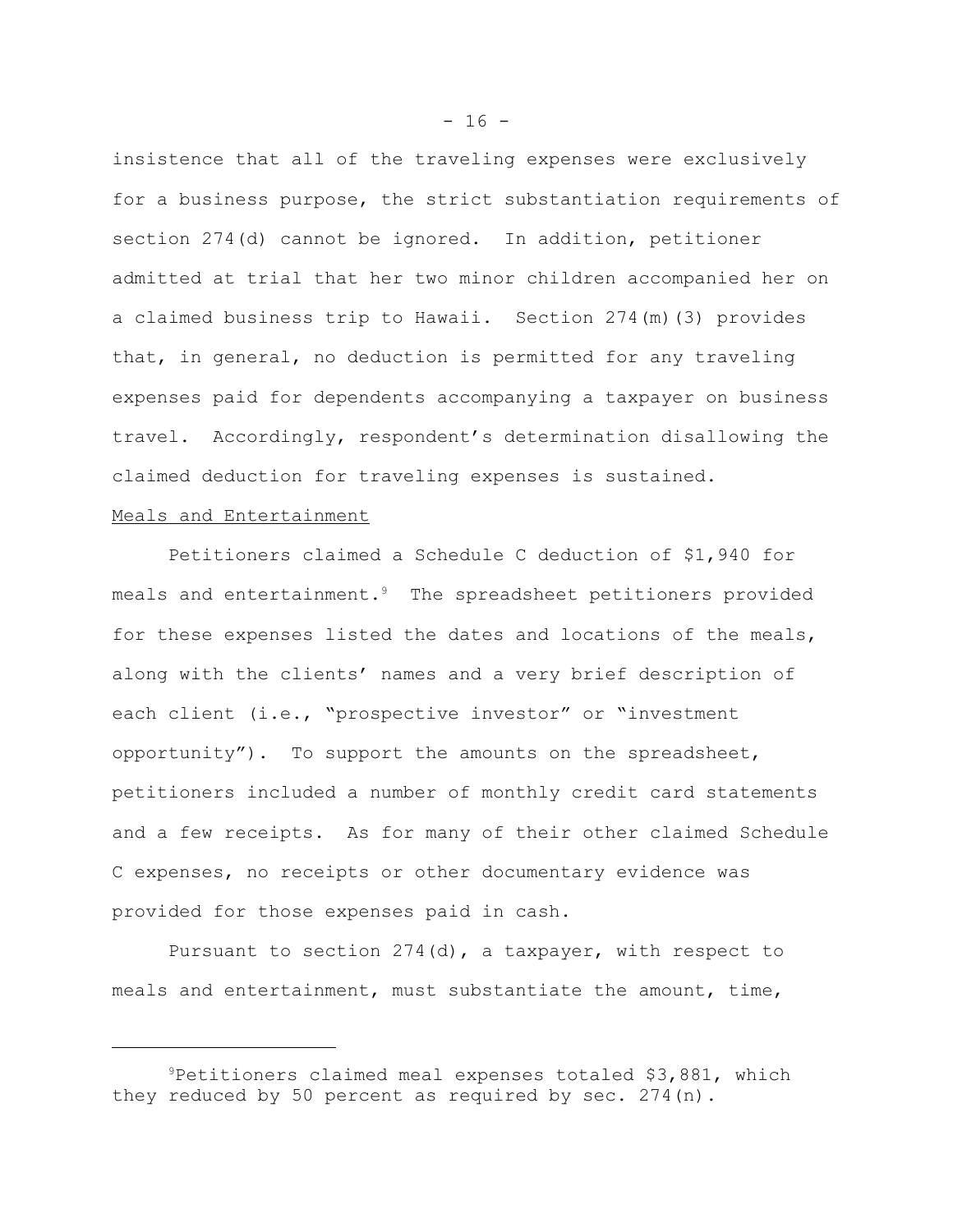place, and business purpose of the expenditure and must provide adequate records or sufficient evidence to corroborate the claimed expense. Sec.  $274(d)$ ; sec.  $1.274-5T(c)(1)$ , Temporary Income Tax Regs., supra. In order to meet the "adequate records" requirement, a taxpayer must maintain an account book, diary, statement of expenses, or similar record and documentary evidence (such as receipts, paid bills, or similar evidence) which, when combined, establish each element of the expense that section 274(d) requires to be established. Sec.  $1.274-5T(c)(2)(i)$ , Temporary Income Tax Regs., supra. Petitioners' credit card statements and the spreadsheet that was created after the year at issue do not meet the adequate records requirement for meals and entertainment expenses of section 274(d) and the regulations because they fail to sufficiently corroborate petitioners' own statements. Id. Since petitioners did not provide the required substantiation for these expenses, they are not entitled to the deduction for meals and entertainment expenses.

## Other Expenses

Petitioners claimed a deduction of \$3,585 for other expenses, including books, postage, printing, Internet access at Kinko's, and other items. Aside from monthly credit card statements and nonitemized credit card receipts, petitioners offered no documentary evidence to support the claimed expenses. Additionally, petitioners did not establish that these expenses

 $- 17 -$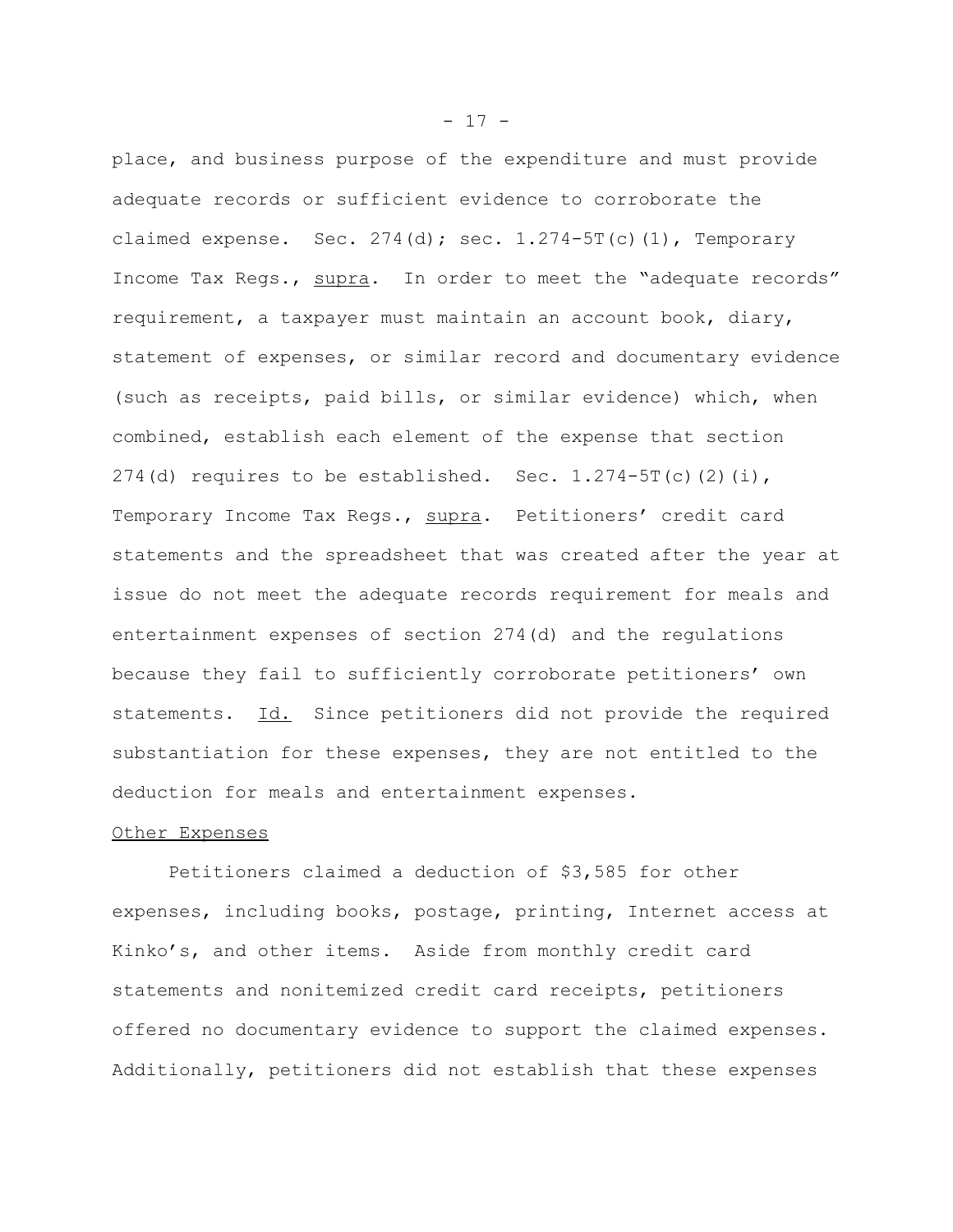were those of petitioner's real estate activity. For these reasons, respondent is sustained in disallowing the claimed deduction for other expenses.

#### Section 6651(a)(1) Addition to Tax

Respondent determined that petitioners were liable for an addition to tax under section  $6651(a)(1)$ . Under section  $7491(c)$ , the Commissioner has the burden of production in any court proceeding with respect to the liability of any individual for a penalty or addition to tax. Higbee v. Commissioner, 116 T.C. 438, 446-447 (2001). In order to meet this burden of production, the Commissioner must come forth with sufficient evidence indicating that it is appropriate to impose, as in this case, an addition to tax for failure to file a timely return. Id. at 446. Once the Commissioner has met this burden, the taxpayer must come forward with evidence sufficient to persuade the Court that the Commissioner's determination is incorrect. Id. at 447.

Section 6651(a)(1) imposes an addition to tax for failure to file a Federal income tax return by its due date, determined with regard to any extension of time for filing previously granted. The addition equals 5 percent for each month that the return is late, not to exceed 25 percent. Sec. 6651(a)(1). An addition to tax under section 6651(a)(1) is imposed for failure to file a return on time unless the taxpayer establishes that the failure was due to reasonable cause and not willful neglect. Sec.

 $- 18 -$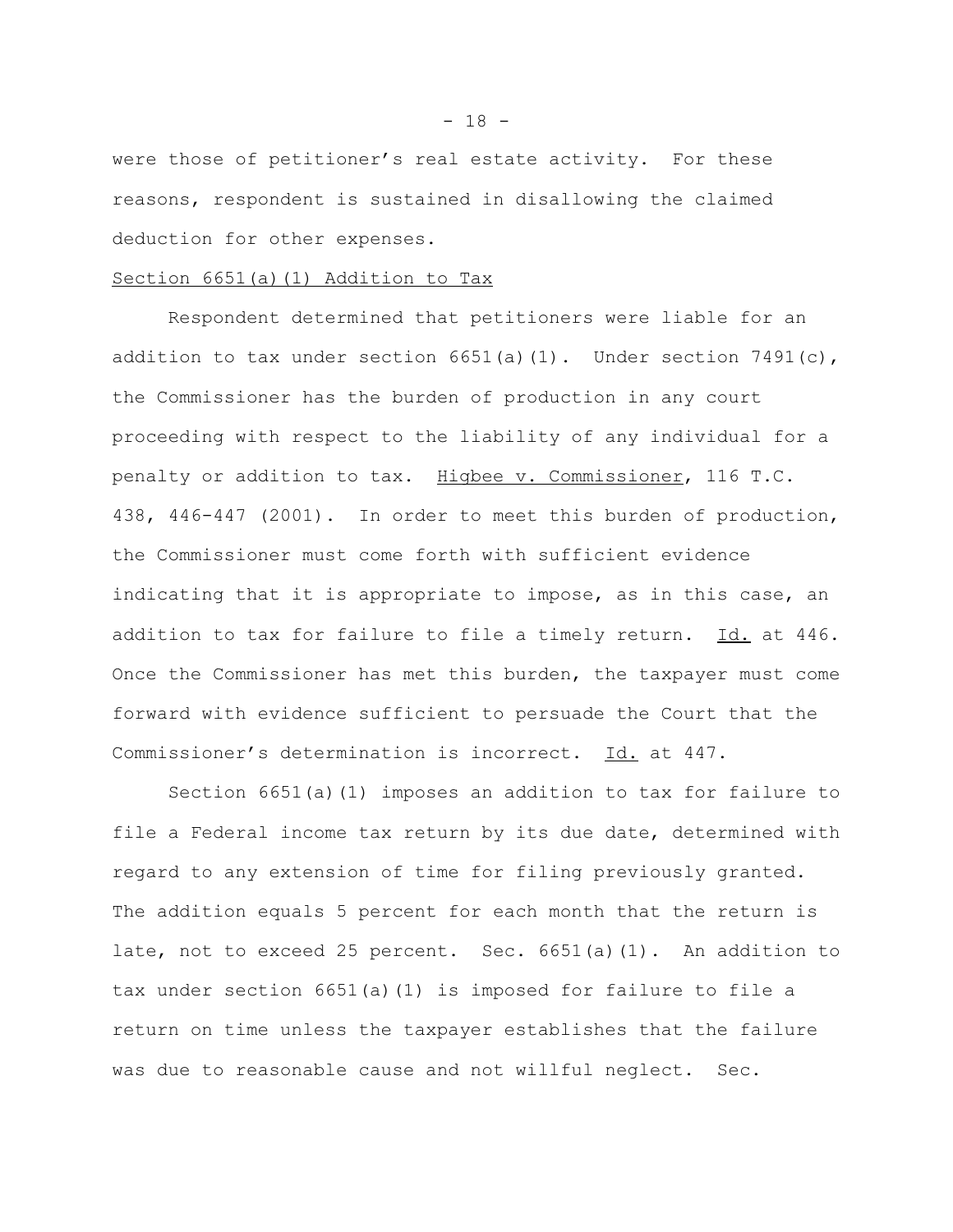6651(a)(1); United States v. Boyle, 469 U.S. 241, 245 (1985). "Reasonable cause" requires the taxpayer to demonstrate that he exercised ordinary business care and prudence. United States v. Stanford, 979 F.2d 1511, 1514 (11th Cir. 1992). "Willful neglect" is defined as a "conscious, intentional failure or reckless indifference." United States v. Boyle, supra at 245.

Petitioners concede that, although they were given an extension of time to file their 2002 return until August 15, 2003, the return was not filed until September 16, 2003. Since the return for the year at issue was filed late, the only issue that remains is whether the late filing is excused by reasonable cause. Sec. 6651(a)(1); United States v. Boyle, supra at 245. Petitioners' explanation for failure to file their return timely was that their return preparer filed a Form 2688 to request additional time to file their 2002 return. Respondent has no record that such a request was made. Additionally, petitioners contend that respondent's Appeals Office conceded the section  $6651(a)(1)$  addition to tax. In support of this argument, petitioners point to the Certificate of Assessments, Payments, and Other Specified Matters, which was offered into evidence by respondent and shows that, for the year at issue, respondent abated the addition to tax on October 20, 2003. Respondent denies making such a concession and insists that imposition of

 $- 19 -$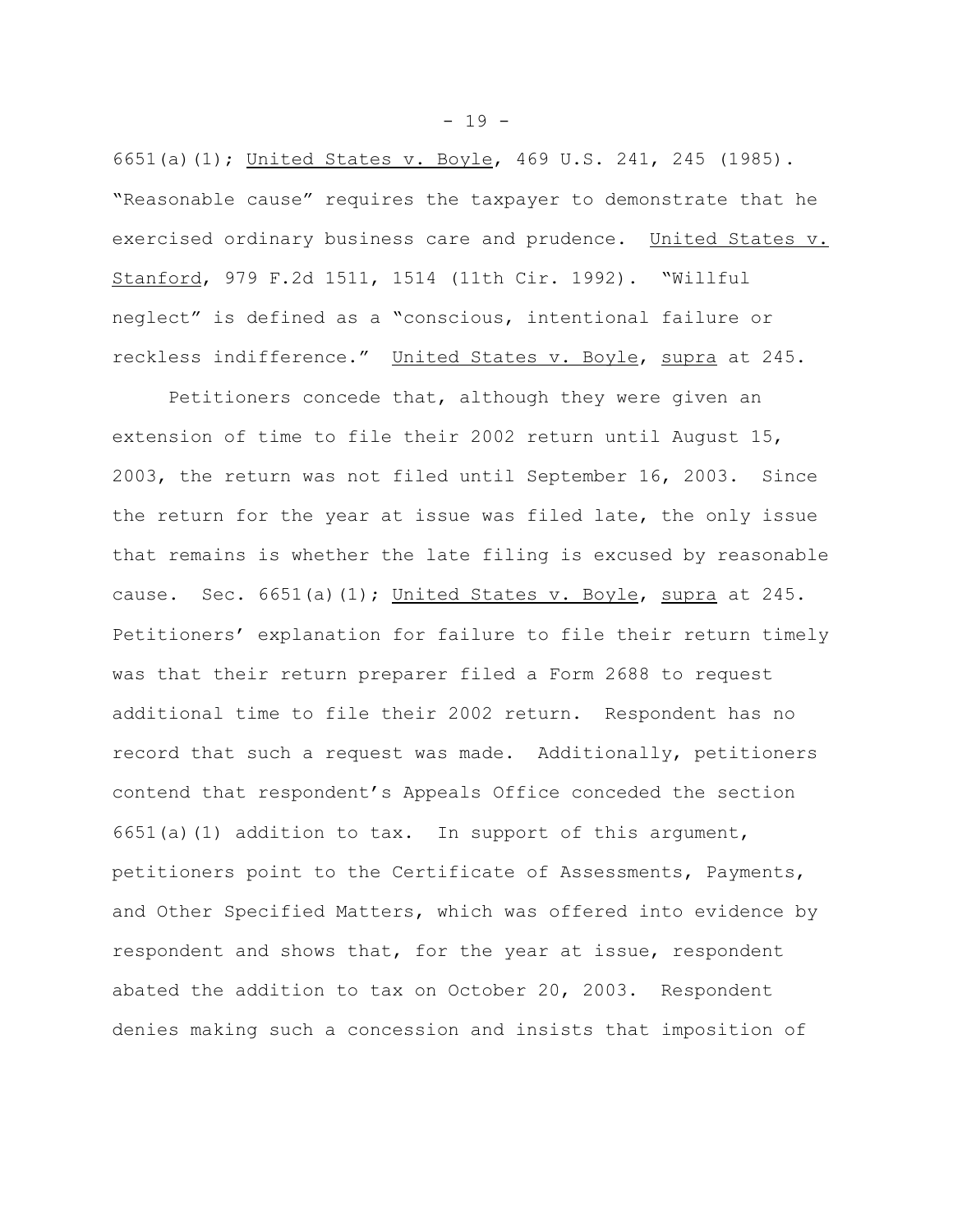the addition to tax for failure to file a timely return is appropriate.

Section 6213(a) prohibits assessment of a deficiency during the period within which a taxpayer may petition this Court for a review of that deficiency. Additionally, once a petition has been filed with this Court for review of a deficiency, assessment of that deficiency is prohibited until this Court's decision has become final. Id. A review of the record suggests that respondent abated the section 6651(a)(1) addition to tax because assessment was premature and in violation of the strictures of section 6213(a), not because the Appeals Office conceded the addition to tax.

Petitioners explained that they requested an additional extension of time to file because they had not yet compiled the information necessary to accurately file their return for the year at issue. The unavailability of records does not, however, establish reasonable cause for failure to file a return timely. See Elec. & Neon, Inc. v. Commissioner, 56 T.C. 1324, 1342-1344 (1971), affd. without published opinion 496 F.2d 876 (5th Cir. 1974); see also Ruddel v. Commissioner, T.C. Memo. 1996-125. Moreover, petitioners failed to establish what records were unavailable, and the record does not indicate that they attempted to obtain the information necessary to prepare their 2002 return from other sources. See Crocker v. Commissioner, 92 T.C. 899,